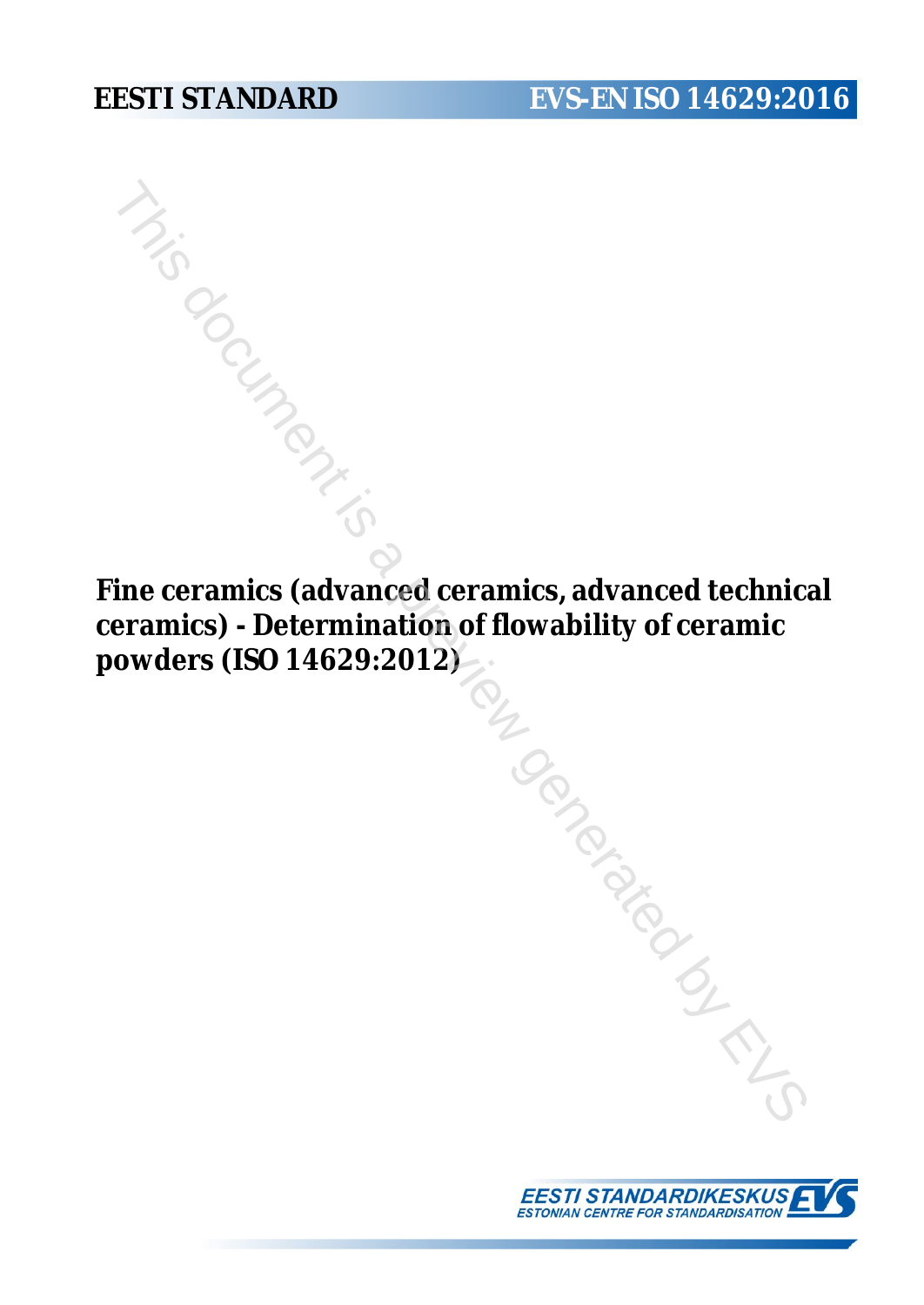## **EESTI STANDARDI EESSÕNA NATIONAL FOREWORD**

| See Eesti standard EVS-EN ISO 14629:2016<br>ingliskeelset teksti.                                                                                                                                                      | This Estonian standard EVS-EN ISO 14629:2016<br>sisaldab Euroopa standardi EN ISO 14629:2016 consists of the English text of the European<br>standard EN ISO 14629:2016. |
|------------------------------------------------------------------------------------------------------------------------------------------------------------------------------------------------------------------------|--------------------------------------------------------------------------------------------------------------------------------------------------------------------------|
| Standard<br>sellekohase<br>on jõustunud<br>avaldamisega EVS Teatajas.                                                                                                                                                  | teate This standard has been endorsed<br>with a<br>notification published in the official bulletin of the<br>Estonian Centre for Standardisation.                        |
| Euroopa<br>standardi<br>rahvuslikele<br>kättesaadavaks 27.04.2016.                                                                                                                                                     | Euroopa standardimisorganisatsioonid on teinud   Date of Availability of the European standard is<br>liikmetele   27.04.2016.                                            |
| Standard<br>kättesaadav<br>on<br>Standardikeskusest.                                                                                                                                                                   | Eesti The standard is available from the Estonian Centre<br>for Standardisation.                                                                                         |
| või saates e-kirja meiliaadressile standardiosakond@evs.ee.                                                                                                                                                            | Tagasisidet standardi sisu kohta on võimalik edastada, kasutades EVS-i veebilehel asuvat tagasiside vormi                                                                |
| ICS 81.060.30                                                                                                                                                                                                          |                                                                                                                                                                          |
| Standardite reprodutseerimise ja levitamise õigus kuulub Eesti Standardikeskusele                                                                                                                                      |                                                                                                                                                                          |
| Andmete paljundamine, taastekitamine, kopeerimine, salvestamine elektroonsesse süsteemi või edastamine ükskõik millises<br>vormis või millisel teel ilma Eesti Standardikeskuse kirjaliku loata on keelatud.           |                                                                                                                                                                          |
| Kui Teil on küsimusi standardite autorikaitse kohta, võtke palun ühendust Eesti Standardikeskusega:<br>Aru 10, 10317 Tallinn, Eesti; koduleht www.evs.ee; telefon 605 5050; e-post info@evs.ee                         |                                                                                                                                                                          |
| The right to reproduce and distribute standards belongs to the Estonian Centre for Standardisation                                                                                                                     |                                                                                                                                                                          |
| No part of this publication may be reproduced or utilized in any form or by any means, electronic or mechanical, including<br>photocopying, without a written permission from the Estonian Centre for Standardisation. |                                                                                                                                                                          |
| If you have any questions about copyright, please contact Estonian Centre for Standardisation:                                                                                                                         |                                                                                                                                                                          |
|                                                                                                                                                                                                                        |                                                                                                                                                                          |

### ICS 81.060.30

Aru 10, 10317 Tallinn, Estonia; homepage [www.evs.ee](http://www.evs.ee/); phone +372 605 5050; e-mail info@evs.ee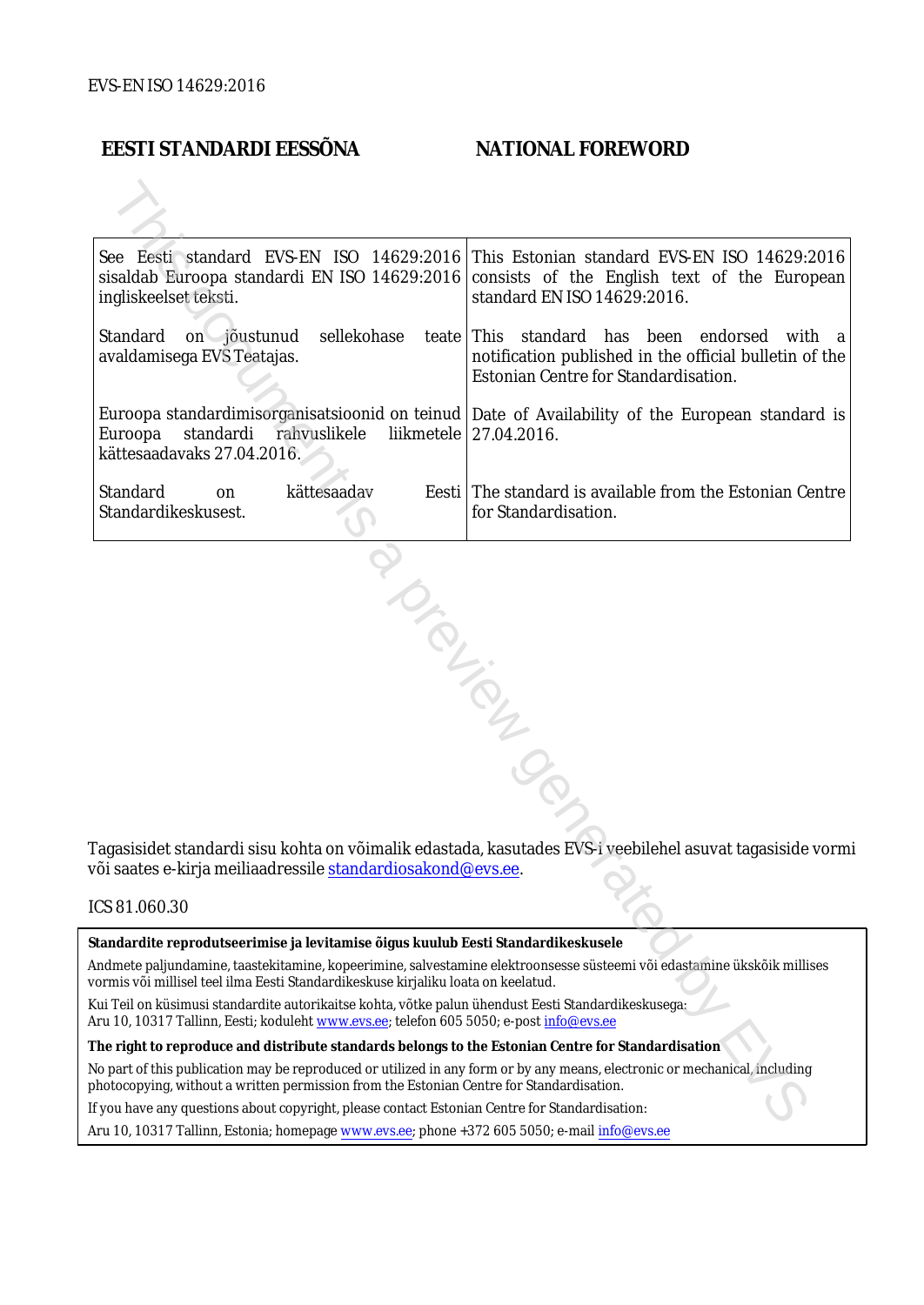# EUROPEAN STANDARD NORME EUROPÉENNE EUROPÄISCHE NORM

# **EN ISO 14629**

April 2016

ICS 81.060.30 Supersedes ENV 14312:2002

English Version

## Fine ceramics (advanced ceramics, advanced technical ceramics) - Determination of flowability of ceramic powders (ISO 14629:2012)

Céramiques techniques - Détermination de l'aptitude à l'écoulement des poudres céramiques (ISO 14629:2012)

 Hochleistungskeramik - Bestimmung der Fließfähigkeit keramischer Pulver (ISO 14629:2012)

This European Standard was approved by CEN on 18 March 2016.

CEN members are bound to comply with the CEN/CENELEC Internal Regulations which stipulate the conditions for giving this European Standard the status of a national standard without any alteration. Up-to-date lists and bibliographical references concerning such national standards may be obtained on application to the CEN-CENELEC Management Centre or to any CEN member.

This European Standard exists in three official versions (English, French, German). A version in any other language made by translation under the responsibility of a CEN member into its own language and notified to the CEN-CENELEC Management Centre has the same status as the official versions.

CEN members are the national standards bodies of Austria, Belgium, Bulgaria, Croatia, Cyprus, Czech Republic, Denmark, Estonia, Finland, Former Yugoslav Republic of Macedonia, France, Germany, Greece, Hungary, Iceland, Ireland, Italy, Latvia, Lithuania, Luxembourg, Malta, Netherlands, Norway, Poland, Portugal, Romania, Slovakia, Slovenia, Spain, Sweden, Switzerland, Turkey and United Kingdom.



EUROPEAN COMMITTEE FOR STANDARDIZATION COMITÉ EUROPÉEN DE NORMALISATION EUROPÄISCHES KOMITEE FÜR NORMUNG This document is a

**CEN-CENELEC Management Centre: Avenue Marnix 17, B-1000 Brussels**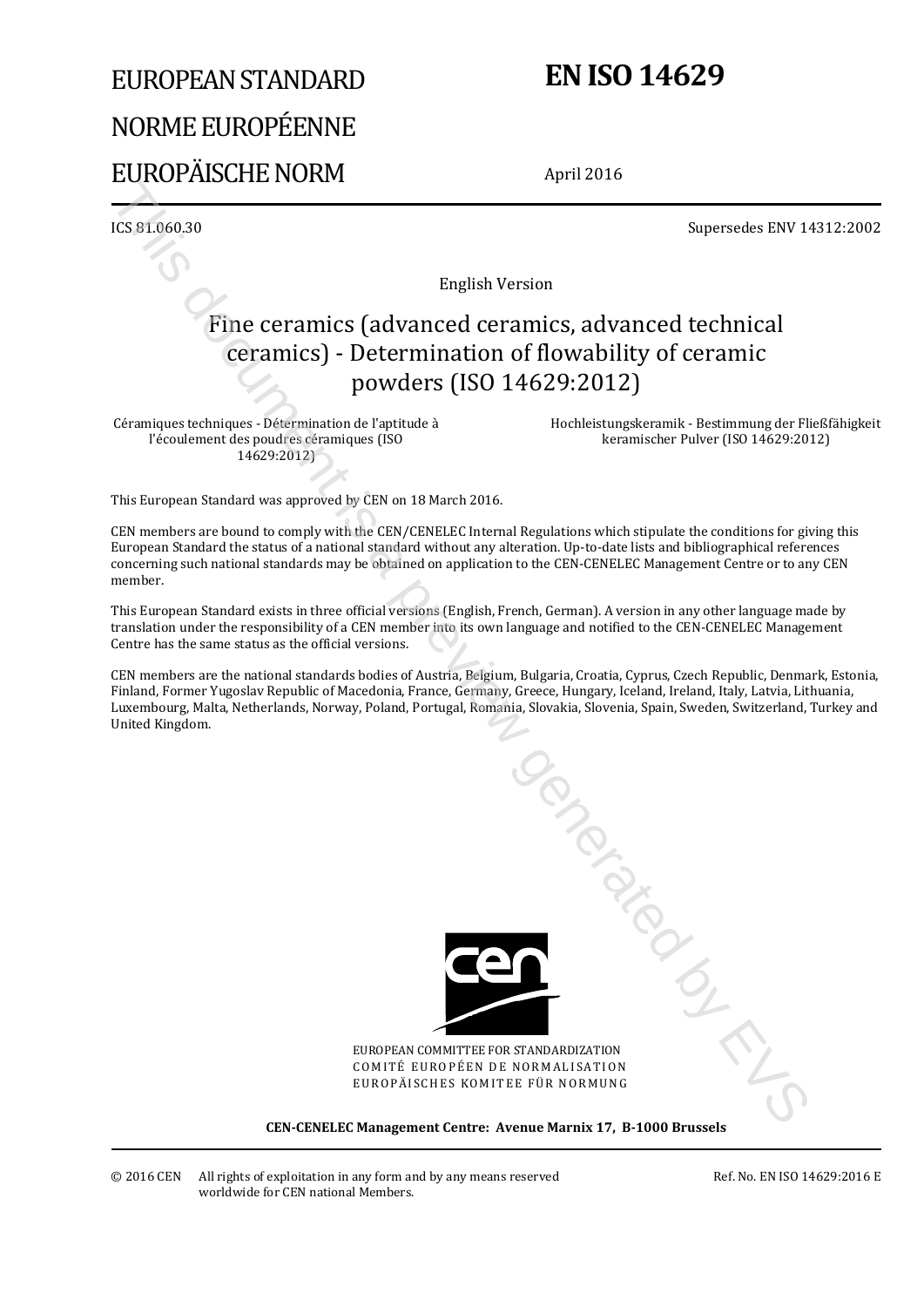## **European foreword**

The text of ISO 14629:2012 has been prepared by Technical Committee ISO/TC 206 "Fine ceramics" of the International Organization for Standardization (ISO) and has been taken over as EN ISO 14629:2016 by Technical Committee CEN/TC 184 "Advanced technical ceramics" the secretariat of which is held by DIN.

This European Standard shall be given the status of a national standard, either by publication of an identical text or by endorsement, at the latest by October 2016, and conflicting national standards shall be withdrawn at the latest by October 2016.

Attention is drawn to the possibility that some of the elements of this document may be the subject of patent rights. CEN [and/or CENELEC] shall not be held responsible for identifying any or all such patent rights.

This document supersedes ENV 14312:2002.

According to the CEN-CENELEC Internal Regulations, the national standards organizations of the following countries are bound to implement this European Standard: Austria, Belgium, Bulgaria, Croatia, Cyprus, Czech Republic, Denmark, Estonia, Finland, Former Yugoslav Republic of Macedonia, France, Germany, Greece, Hungary, Iceland, Ireland, Italy, Latvia, Lithuania, Luxembourg, Malta, Netherlands, Norway, Poland, Portugal, Romania, Slovakia, Slovenia, Spain, Sweden, Switzerland, Turkey and the United Kingdom.

## **Endorsement notice**

The text of ISO 14629:2012 has been approved by CEN as EN ISO 14629:2016 without any modification.

To donated by EVS